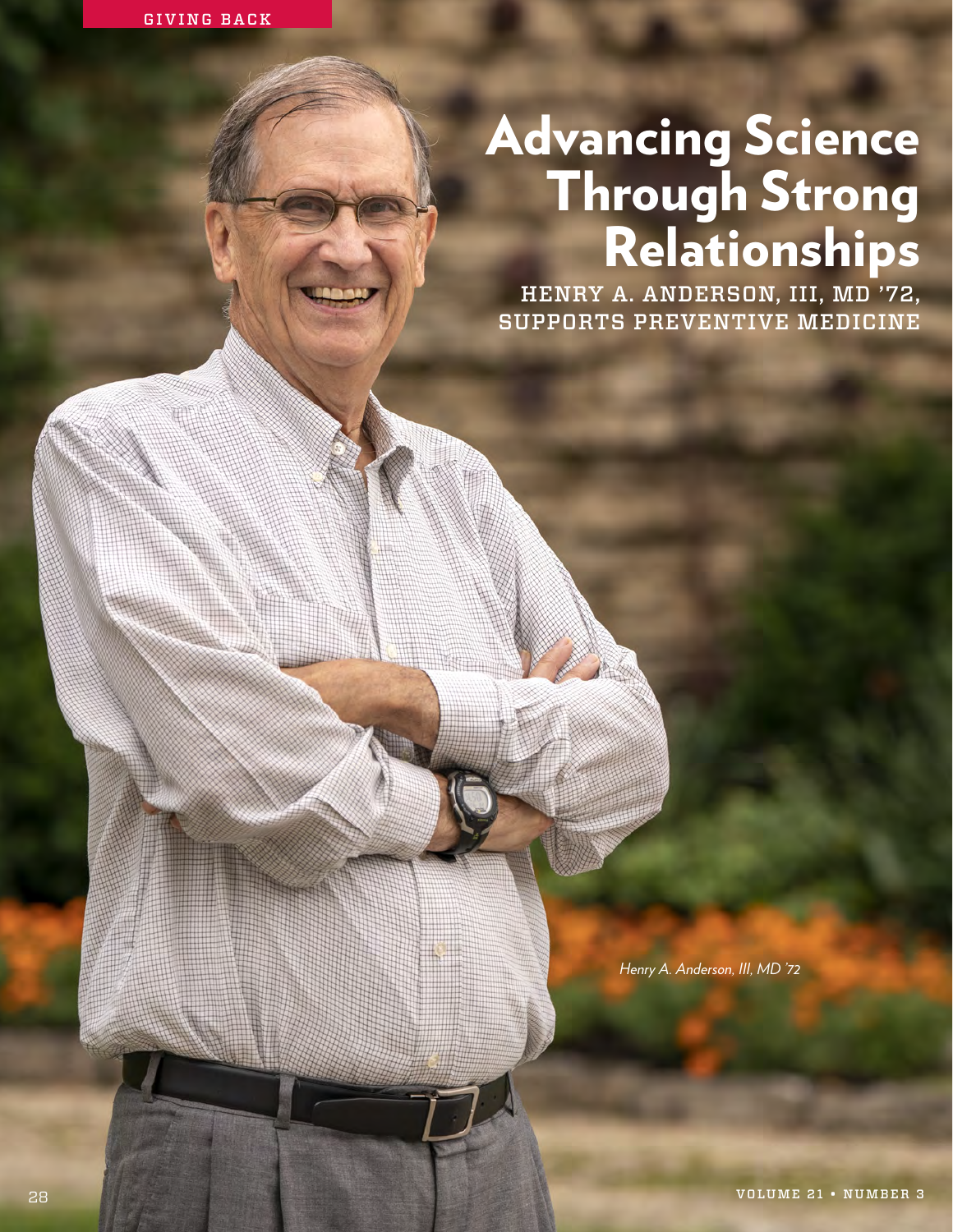# *by Masarah Van Eyck*

arly in his career as Wisconsin's<br>state epidemiologist for<br>environmental and occupational<br>health Henry A "Andy" Anderson III MD state epidemiologist for environmental and occupational health, Henry A."Andy" Anderson, III, MD '72, and his colleagues in the Wisconsin Division of Public Health responded to help the city of Superior assess the health impact of a train derailment that released a cloud of petroleum distillate that drifted over the community—resulting in health complaints. Nearly 25 years later, that community found itself addressing different concerns related to an outbreak of lead poisoning in a shipyard. When public health staff met with area leaders to evaluate it, the community wanted to work with the same people who assisted them "way back when," recalls Anderson.

Laughing, he recounts, "We were surprised because the first time, we had thought, 'Oh, these people were angry, didn't trust the government and were reluctant to work with us at all!' But for the same community to remember us years later shows how important long careers—and relationships—are to moving science forward in the best interest of preventive medicine."

In part, this is because the opportunity for public health professionals to conduct longitudinal research studies is getting more rare as federal funds become increasingly competitive. In their stead, public health professionals' institutional knowledge and longstanding networks can provide valuable insight into a community's health over time.

Equally important is the trust those relationships denote. For example, hazardous exposure to noxious substances often is detected first in the workplace, where exposure is at its highest, yet the act of health department officers investigating a potential risk can negatively impact a business.

After all, Anderson explains, "If you get funding for a research project, it's because there may be a problem worth investigating."

It takes diplomacy to communicate a health advisory without unnecessarily threatening an entire industry, something that—as a fisherman himself—Anderson kept in mind as he recruited a cohort of Great Lakes fishing captains in the 1980s to measure their levels of dangerous polychlorinated biphenyls (PCBs) from the fish they ate. Upon detecting PCBs in their systems, the department's subsequent fish advisory recommended that consumers avoid a heavy diet of lake trout and larger fish such as walleye or pike. Instead, it advocated restricting one's diet to smaller, younger fish.

"We want people to understand the nuances," Anderson says of the unintended harm poorly communicated advisories can have on a community's livelihood and on decisions made by elected officials or an industry.

Two decades later, those same captains were still making a living—and supplying Anderson's lab with periodic questionnaires and blood samples—when new persistent organic pollutants (POPs) were discovered in fish and subsequently in their systems.

"While our findings were based on a limited number of people, we were able to distinguish between the PCBs we'd identified earlier in fish," Anderson notes, adding that this time, biomarkers revealed the source of the new POPs was fire retardant chemicals present in the fish but primarily in the fishermen's homes, related to inhaled or ingested dust from disintegrating furnishings.

"A real advancement was the discovery of biomarkers [in water and blood samples] that are objective that people cannot control like subjective symptoms," he says. "They provide scientists with objective signs and reduce the risk of unnecessary blame."

Years later, that same cohort once again provided Anderson's team with an insight. This time, the researchers could observe the relationship between PCBs and other POPs and blood markers of thyroid disease and other endocrine disfunction, such as diabetes that developed in their advanced years. Had Anderson's fish advisory program from the '80s caused unnecessary alarm, he may not have had the opportunity to continue working with this cohort. Clearly, an epidemiologist's responsibilities can be delicate.

### **A Story of Wisconsin's Health**

For nearly four decades, Anderson's research and leadership shaped policies and programs that protect Wisconsinites from hazards in their air, water, soil and food. From Great Lakes fish consumption to well water contamination, lead poisoning and asbestos exposure, his hundreds of research publications read like a history of the state's collective health over the past 40 years.

"Our goal always has been for research to advance science toward prevention. We wanted to evaluate the effectiveness of our advisories and prevention programs," he says.

While he ventured to Stanford University to earn his bachelor's degree, Anderson returned to his home state to earn his medical degree at the University of Wisconsin School of Medicine and Public Health (SMPH), the alma mater of his father, Henry A. Anderson, Jr., MD '32, a pulmonologist and medical director of a tuberculosis sanitorium in Stevens Point.

After an internship and an occupational and environmental medicine residency in New York, Anderson joined the Wisconsin Department of Health Services in 1980 and continued there until he retired as chief medical officer in 2016. A year later, he received the Wisconsin Medical Alumni Association's Ralph Hawley Distinguished Service Award, which recognizes outstanding contributions to an alum's community through medical practice, teaching, research, or humanitarian activities.

Anderson's service continues in retirement. His role as an adjunct professor in the SMPH's Master of Public Health Program relates to work in the SMPH Department of Population Health Sciences and the UW-Madison Gaylord Nelson Institute for Environmental Studies.

Beyond UW-Madison, he serves on the U.S. Environmental Protection Agency Science Advisory Board's Chemical Assessment Advisory Committee; the Presidential Advisory Board on Radiation Worker Compensation; and the National Academies of Science Roundtable on Environmental Health Sciences, Research and Medicine. He is an associate editor of the *American Journal of Industrial Medicine*, among other editorships.